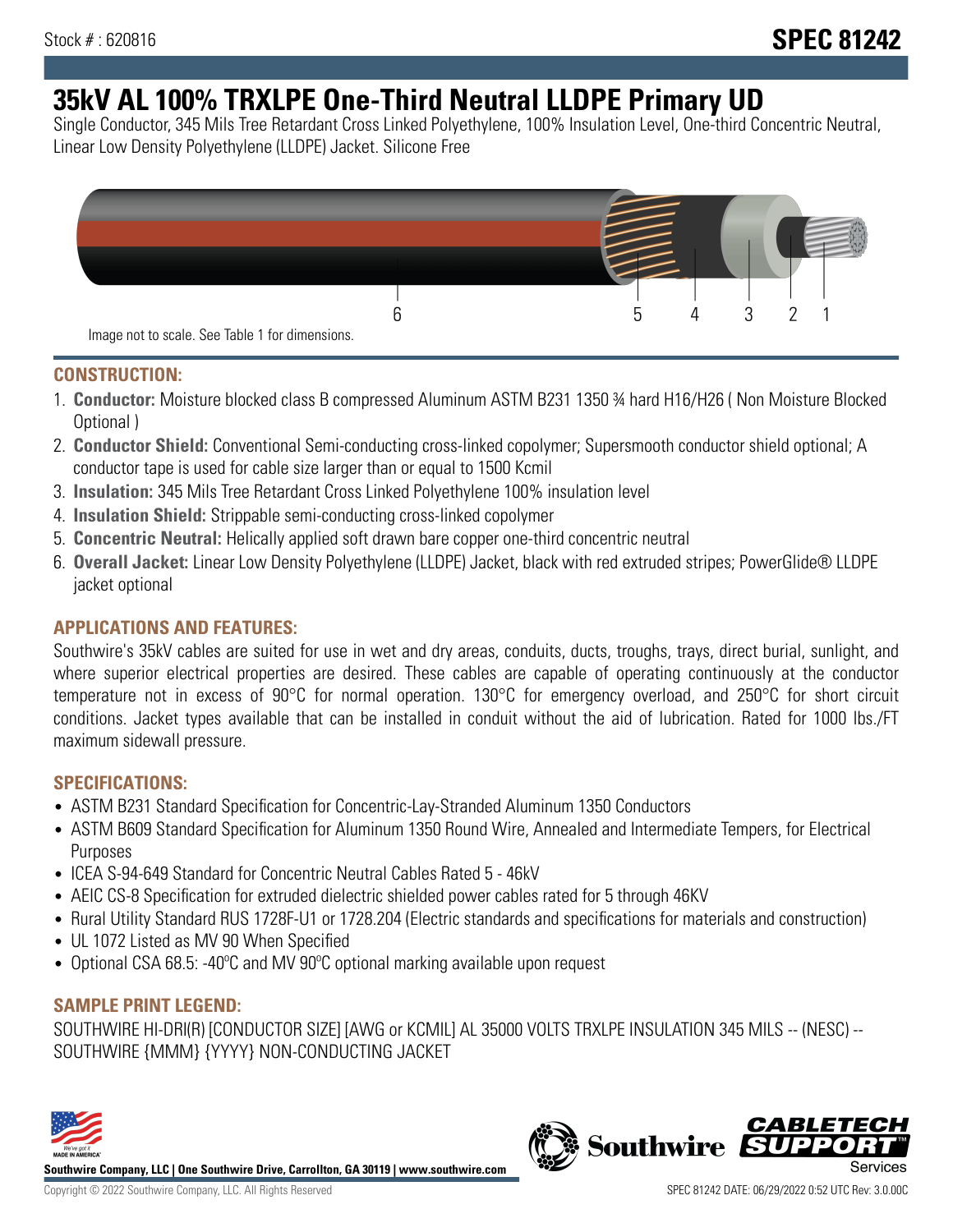# Stock # : 620816 **SPEC 81242**

#### **Table 1 – Weights and Measurements**

| <b>Stock</b><br>Number | Cond.<br>Size | <b>Diameter</b><br>Over<br>Conductor | <b>Diameter</b><br>Over<br>Insulation | Insul.<br><b>Thickness</b> | <b>Diameter</b><br><b>Over</b><br>Insulation<br><b>Shield</b> | Concentric<br><b>Neutral</b> | Neutral DC<br>Resistance<br>$25^{\circ}$ C | Jacket<br><b>Thickness</b> | Approx.<br>0D | Approx.<br>Weight        | Min<br>Bending<br>Radius | Max Pull<br>Tension <sup>*</sup> |
|------------------------|---------------|--------------------------------------|---------------------------------------|----------------------------|---------------------------------------------------------------|------------------------------|--------------------------------------------|----------------------------|---------------|--------------------------|--------------------------|----------------------------------|
|                        | AWG/<br>Kcmil | inch                                 | inch                                  | mil                        | inch                                                          | No. x AWG                    | $\Omega$ /1000ft                           | mil                        | inch          | $\mathsf{lb}$<br>/1000ft | inch                     | Ib                               |
| 620816^^               | 500<br>(37)   | 0.789                                | .525                                  | 345                        | .625                                                          | 16x12                        | 0.104                                      | 80                         | .945          | 1837                     | 15.                      | 3000                             |

All dimensions are nominal and subject to normal manufacturing tolerances

◊ Cable marked with this symbol is a standard stock item

\* Pulling tension based on pulling eye directly connected to conductor

! UL listed MV-90 Rated

^ HiDri Plus® - Water Blocking Powder

^^ HiDri Plus® - Water Blocking Powder. All Black Jacket

† 2/3 Concentric Neutral

§ HiDri Plus® - Water Blocking Powder. CSA Listed

#### **Table 2 – Electrical and Engineering Data**

| Cond.<br>Size      | 'DC.<br>Resistance<br>$@$ 25°C $^{\prime\prime}$ | АC<br>Resistance<br>$\oslash$ 90°C | Capacitive<br>Reactance @<br>60Hz | Inductive<br>Reactance<br>@ 60Hz | <b>Charging</b><br>Current | <b>Dielectric</b><br>Loss | Zero<br>Sequence<br>Impedance* | Positive<br>Sequence<br>Impedance <sup>®</sup> | Short<br>Circuit<br>Current <sup>@</sup><br>30 Cycle | Allowable<br>Ampacity in<br>Duct 90°C1 | Allowable<br>Ampacity<br>Directly<br>Buried 90°C‡ |
|--------------------|--------------------------------------------------|------------------------------------|-----------------------------------|----------------------------------|----------------------------|---------------------------|--------------------------------|------------------------------------------------|------------------------------------------------------|----------------------------------------|---------------------------------------------------|
| AWG/<br>Kcmil      | $\Omega/1000$ ft                                 | $\Omega/1000$ ft                   | $M\Omega^*1000$ ft                | $\Omega/1000$ ft                 |                            | A/1000ft W/1000ft         | $\Omega/1000$ ft               | $\Omega$ /1000ft                               | Amp                                                  | Amp                                    | Amp                                               |
| $\frac{500}{(37)}$ | 0.0354                                           | 0.045                              | 0.041                             | 0.041                            | 0.493                      | 2.989                     |                                | $0.151 + 0.046$ 0.048+0.040                    | 9540.3                                               | 380                                    | 450                                               |

\* Calculations are based on three cables triplexed / concentric shield / Conductor temperature of 90°C / Shield temperature of 45°C / Earth resistivity of 100 ohmsmeter

† Ampacities are based on Figure 7 of ICEA P-117-734 (Single circuit trefoil, 100% load factor, 90°C conductor temperature, earth RHO 90, 36" burial depth)

‡ Ampacities are based on Figure 1 of ICEA P-117-734 (Single circuit trefoil, 100% load factor, 90°C conductor temperature, earth RHO 90, 36" burial depth)

#### **Table 3 – Weights and Measurements (Metric)**

| <b>Stock</b><br>Number | Cond.<br>Size | <b>Diameter</b><br><b>Over</b><br>Conductor | Diameter<br>Over<br>Insulation | Insul.<br><b>Thickness</b> | Diameter<br>Over<br>Insulation<br><b>Shield</b> | Concentric<br><b>Neutral</b> | Neutral DC<br>Resistance<br>$25^{\circ}$ C | Jacket<br><b>Thickness</b> | 0D    | Approx. Approx.<br>Weight | Min<br>Bending | Max Pull<br>Tension* |
|------------------------|---------------|---------------------------------------------|--------------------------------|----------------------------|-------------------------------------------------|------------------------------|--------------------------------------------|----------------------------|-------|---------------------------|----------------|----------------------|
|                        | AWG/<br>Kcmil | mm                                          | mm                             | mm                         | mm                                              | No. x AWG                    | $\Omega$ /km                               | mm                         | mm    | ka/km                     | mm             | newton               |
| 620816^^               | 500<br>(37)   | 20.04                                       | 38.73                          | 8.76                       | 41.28                                           | 16x12                        | 0.34                                       | 2.03                       | 49.40 | 2734                      | 381.00         | 13350                |

All dimensions are nominal and subject to normal manufacturing tolerances

◊ Cable marked with this symbol is a standard stock item

\* Pulling tension based on pulling eye directly connected to conductor

! UL listed MV-90 Rated

^ HiDri Plus® - Water Blocking Powder

^^ HiDri Plus® - Water Blocking Powder. All Black Jacket

† 2/3 Concentric Neutral

§ HiDri Plus® - Water Blocking Powder. CSA Listed

### **Table 4 – Electrical and Engineering Data (Metric)**

| 500<br>127'      | 0.1161 | 0.15 | 0.0125 | 0.1345 | .617 | 9.8064 | $ 0.151 +  0.046 $ | $  0.048 + 0.040  $ | 9540.3 | 380 | 450 |
|------------------|--------|------|--------|--------|------|--------|--------------------|---------------------|--------|-----|-----|
| 151 <sup>r</sup> |        |      |        |        |      |        |                    |                     |        |     |     |

\* Calculations are based on three cables triplexed / concentric shield / Conductor temperature of 90°C / Shield temperature of 45°C / Earth resistivity of 100 ohmsmeter



**Southwire Company, LLC | One Southwire Drive, Carrollton, GA 30119 | www.southwire.com**